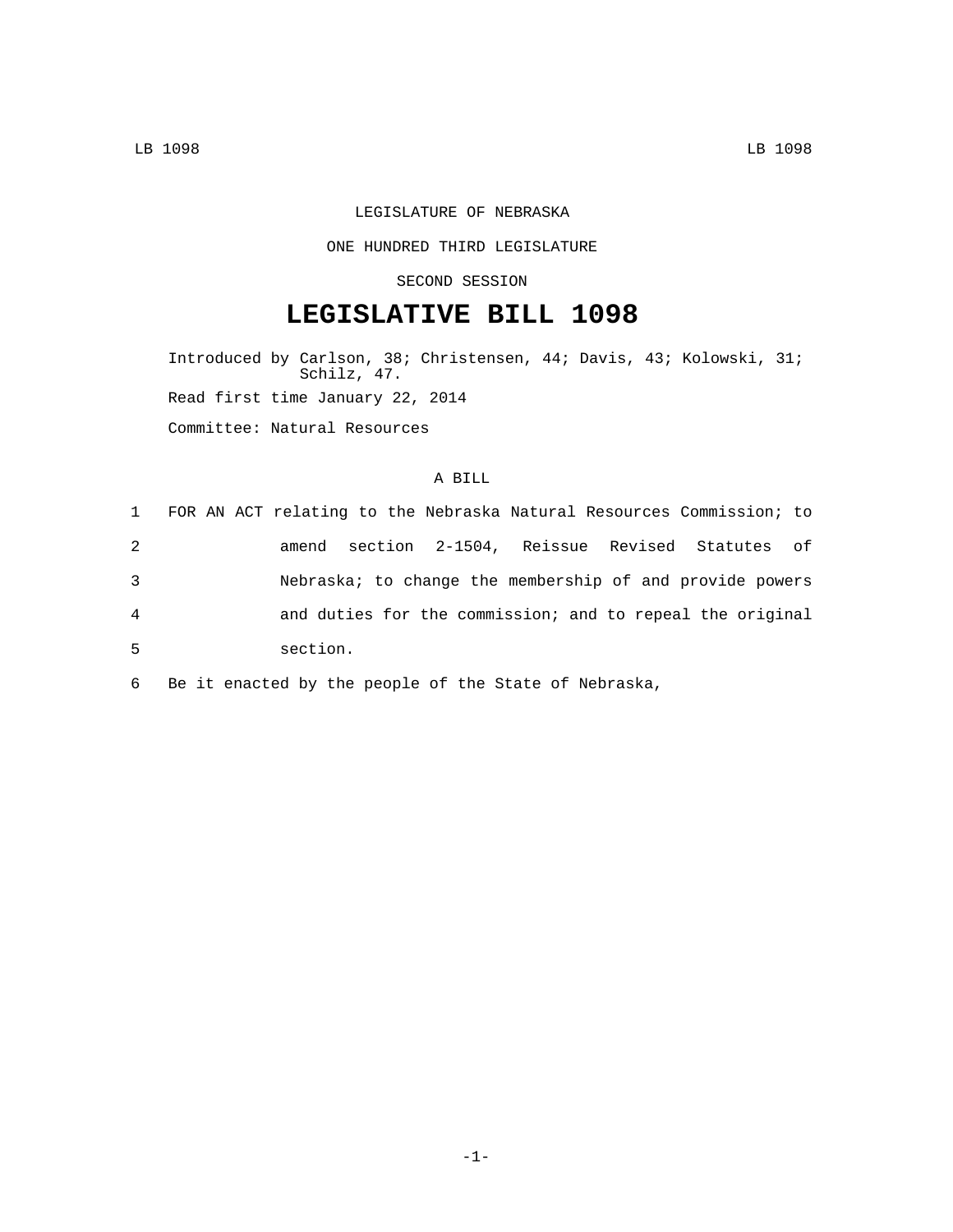Section 1. Section 2-1504, Reissue Revised Statutes of 2 Nebraska, is amended to read:

 2-1504 (1) The Nebraska Natural Resources Commission is established. The commission shall advise the department as requested by the director and shall perform such other functions as are specifically conferred on the commission by law. The commission shall have no jurisdiction over matters pertaining to water rights.

8 (2) The voting members of the commission, shall consist 9 of the following members, all of whom shall have attained the age of 10 majority, shall be:

 (a) One resident of each of the following river basins, with delineations being those on the Nebraska river basin map officially adopted by the commission and on file with the department: (i) The Niobrara River, White River, and Hat Creek basin, (ii) the North Platte River basin, (iii) the South Platte River basin, (iv) the middle Platte River basin, (v) the lower Platte River basin, (vi) the Loup River basin, (vii) the Elkhorn River basin, (viii) the Missouri tributaries basin, (ix) the Republican River basin, (x) the Little Blue River basin, (xi) the Big Blue River basin, and (xii) the 20 Nemaha River basin;

 (b) One additional resident of each river basin which 22 encompasses one or more cities of the metropolitan class; and . Each such additional basin member shall be a resident of a natural resources district which encompasses one or more cities of the metropolitan class and shall be selected in the same manner, at the

-2-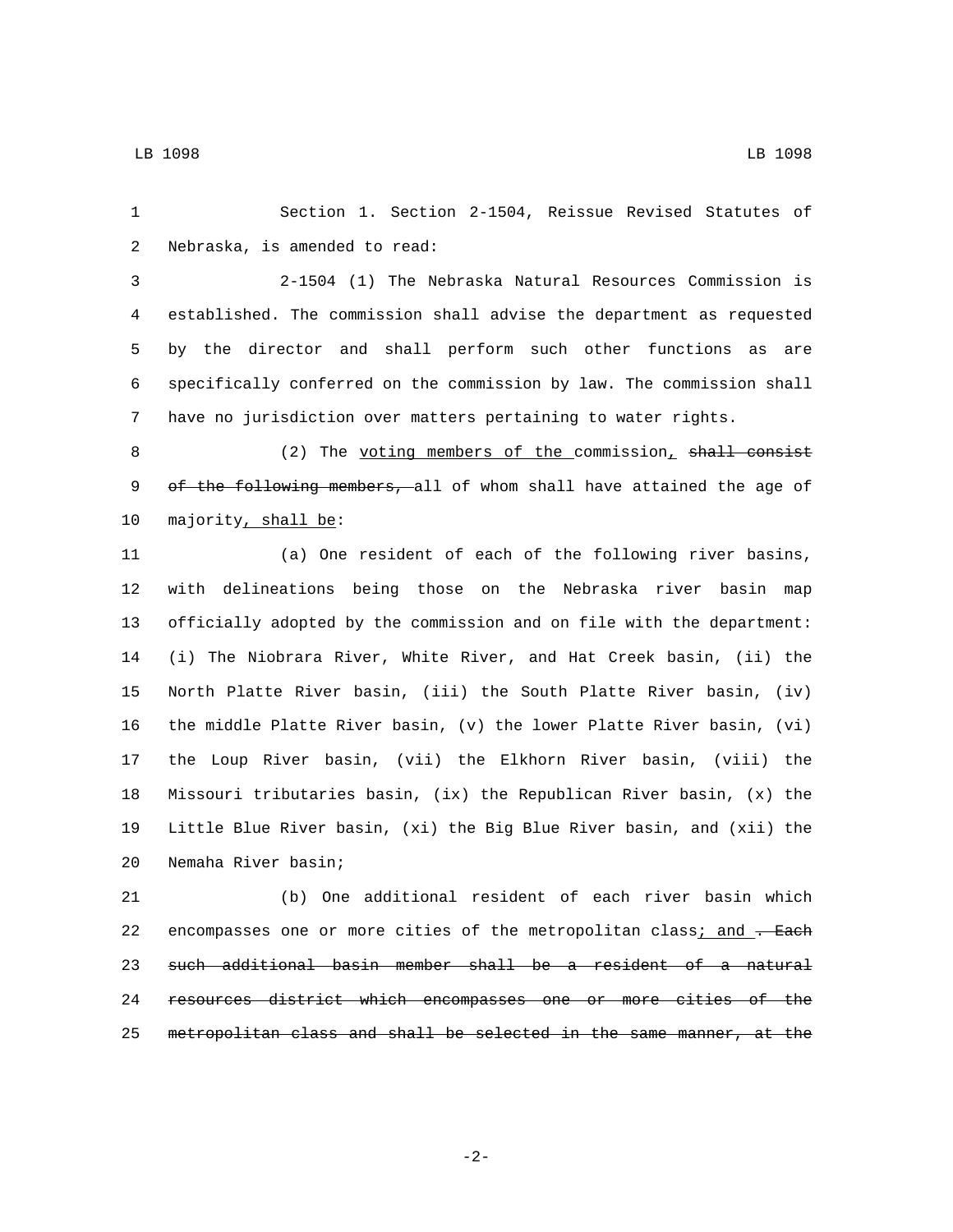## same time, and for a four-year term having the same term sequence as 2 provided for the other member from such basin; and

 (c) Three Fourteen members to be appointed by the Governor, subject to confirmation by the Legislature, who shall serve at the pleasure of the Governor. Of the members appointed by the Governor, one shall represent municipal users of water, one shall represent surface water irrigators, and one shall represent ground 8 water irrigators. each of the following categories: Agribusiness 9 interests; agricultural interests; ground water irrigators; irrigation districts; manufacturing interests; metropolitan utilities 11 districts; municipal users of water from a city of the primary class; municipal users of water from a city of the first or second class or a village; outdoor recreation users; public power districts; public 14 power and irrigation districts; range livestock owners; surface water 15 irrigators; and wildlife conservation interests.

16 (3) Successors to the members Members of the commission 17 representing river basins described in subdivision (2)(a) of this section shall be selected for four-year terms at individual caucuses of the natural resources district directors residing in the river basin from which the member is selected. Such caucuses shall be held for each basin within ten days following the first Thursday after the first Tuesday of the year the term of office of the member from that basin expires. The dates and locations for such caucuses shall be established by the commission, and the commission shall provide notice to the public by issuing press releases for publication in a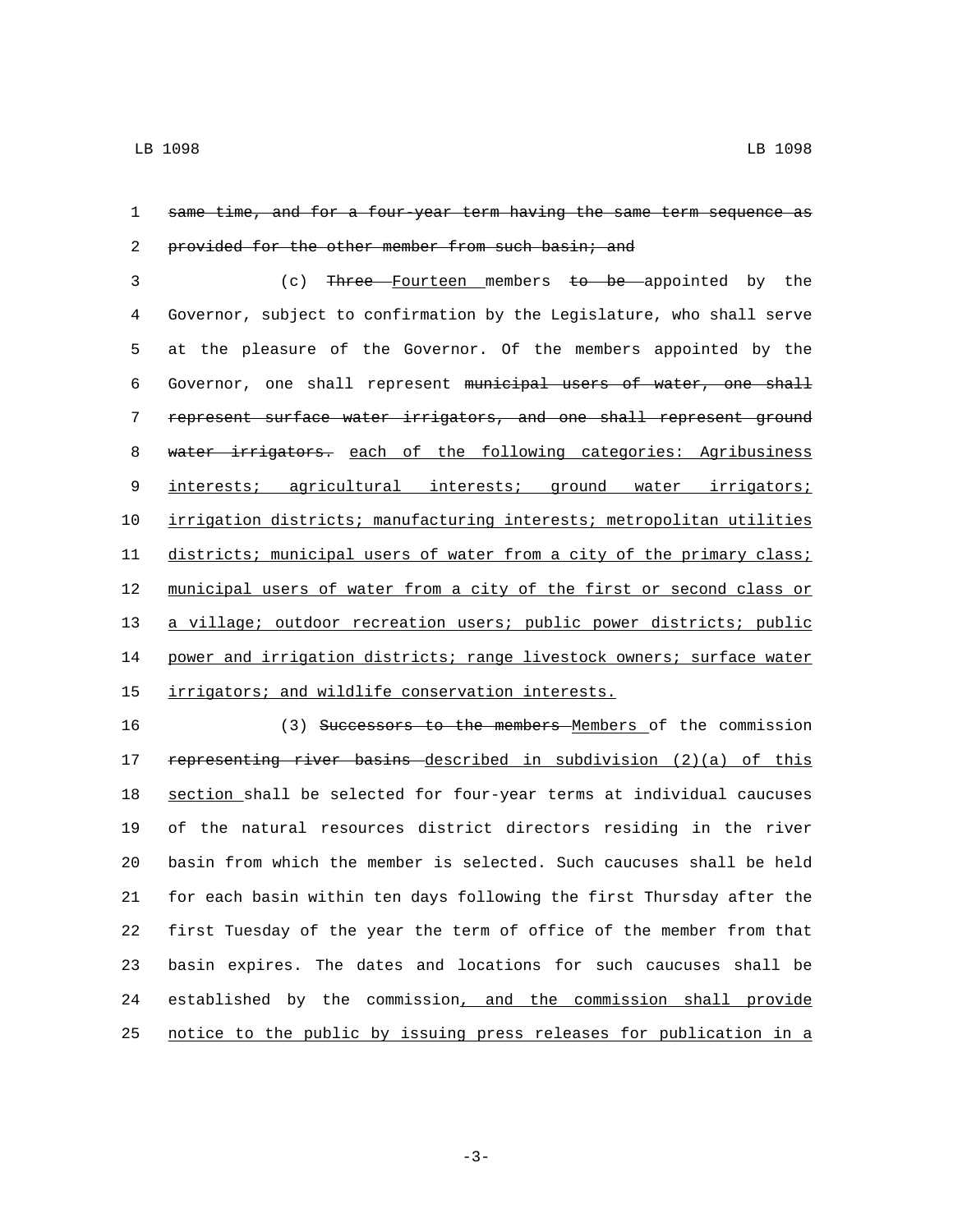| $\mathbf{1}$ | newspaper of general circulation in each county that comprises the    |  |
|--------------|-----------------------------------------------------------------------|--|
| 2            | river basin for which a caucus election will be held. Terms of office |  |
| 3            | of such members shall follow the sequence originally determined by    |  |
| 4            | the river basin representatives to the commission at their first      |  |
| 5            | meeting on the third Thursday after the first Tuesday in January      |  |
| б            | 1975. All river basin members shall take office on the third Thursday |  |
| 7            | after the first Tuesday in January following their selection and any  |  |
| 8            | vacancy shall be filled for the unexpired term by a caucus held       |  |
| 9            | within thirty days following the date such vacancy is created. Each   |  |
| 10           | member of the commission representing a river basin shall qualify by  |  |
| 11           | filing with the other members of the commission an acceptance in      |  |
| 12           | writing of his or her selection.                                      |  |
| 13           | (4) Members of the commission described in subdivision                |  |
| 14           | $(2)(b)$ of this section shall be residents of natural resources      |  |
| 15           | districts which encompasses one or more cities of the metropolitan    |  |
| 16           | class and shall be selected in the same manner, at the same time, and |  |
| 17           | for a four-year term having the same term sequence as provided for    |  |
| 18           | the other members from such basin under subsection (3) of this        |  |
| 19           | section.                                                              |  |
| 20           | members of the<br>commission described<br>(5)<br>in<br>For            |  |
| 21           | subdivision (2)(c) of this section:                                   |  |
| 22           | (a) The Governor shall appoint the initial members                    |  |
| 23           | pursuant to this legislative bill within thirty days after the        |  |
| 24           | effective date of this act. The initial appointments shall be for     |  |
| 25           | staggered four-year terms, as determined by the Governor, taking into |  |

-4-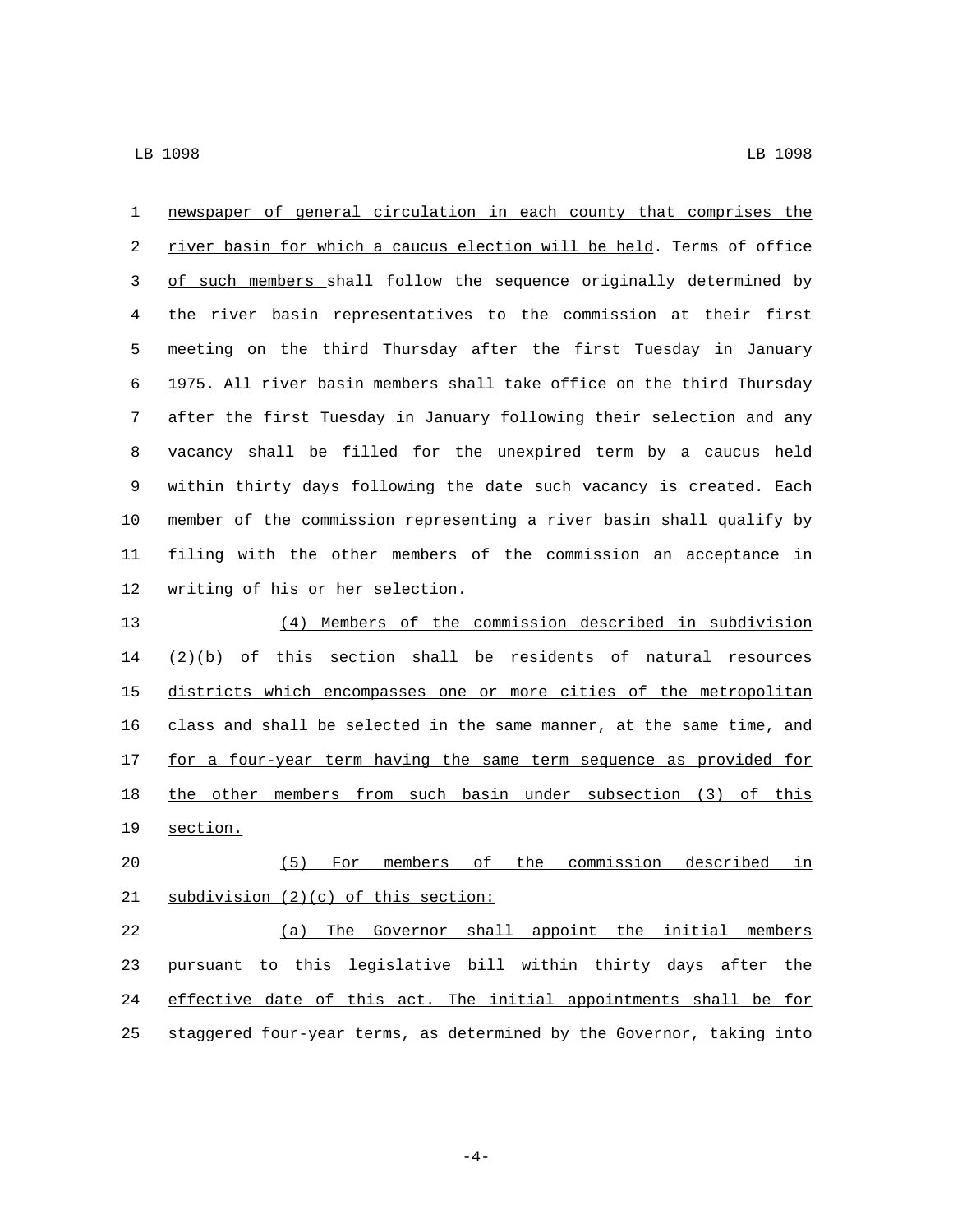| 1           | account the terms remaining of the current members of the commission  |
|-------------|-----------------------------------------------------------------------|
| 2           | appointed under such subdivision. Members whose terms have expired    |
| 3           | shall continue to serve until their successors have been appointed.   |
| 4           | In the case of a vacancy, the Governor shall appoint a successor for  |
| 5           | the unexpired term. Members may be removed for cause. Initial         |
| 6           | appointees shall begin serving immediately following notice of        |
| 7           | appointment, except that the member appointed representing municipal  |
| 8           | users of water from the class of city or a village that is being      |
| 9           | represented by the current member representing municipal users of     |
| 10          | water and the members representing surface water irrigators and       |
| 11          | ground water irrigators shall not begin serving until the term of the |
| 12          | current representative of the category expires or such member resigns |
| 13          | or is otherwise removed; and                                          |
| 14          | (b) In appointing such members, the Governor shall:                   |
| 15          | (i) Create a broad-based commission which has knowledge               |
| 16          | of, has experience with, and is representative of Nebraska's water    |
| 17          | use and economy;                                                      |
| 18          | (ii) Give recognition to the importance of both water                 |
| 19          | quantity and water quality; and                                       |
| 20          | (iii) Appoint members who represent diverse geographic                |
| $2\sqrt{1}$ | regions of the state, including urban and rural areas.                |
| 22          | (6) After all members have been appointed as required by              |
| 23          | this legislative bill, the commission shall revise, adopt, and        |
| 24          | promulgate rules and regulations as necessary to ensure that the      |
| 25          | commission's funding process establishes and utilizes criteria upon   |

-5-